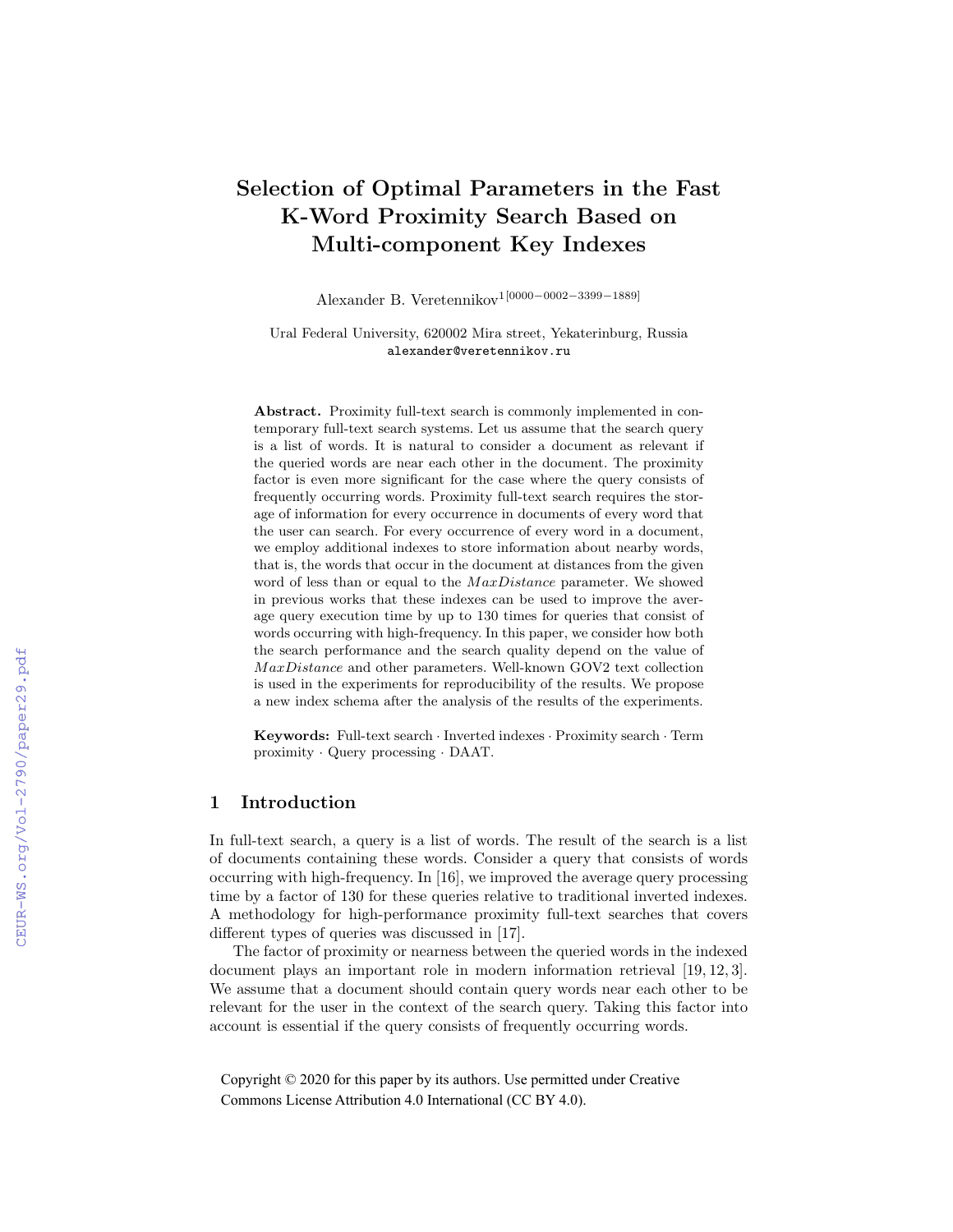Some words occur in texts significantly more frequently than others. We can illustrate this [17] by referring to Zipf's law [20]. An example of a typical word occurrence distribution is presented in Fig. 1. The horizontal axis represents different words in decreasing order of their occurrence in texts. On the vertical axis, we plot the number of occurrences of each word. This peculiarity of language has a strong influence on the search performance.

The inverted index  $[21, 2]$  is a commonly used data structure for full-text searches. The traditional inverted index contains records  $(ID, P)$ , where  $ID$  is the identifier of the document and  $P$  is the position of the word in the document, for example, an ordinal number of the word in the document. This record corresponds to an occurrence of a word in a document. These  $(ID, P)$  records are called "postings". The inverted index enables us to obtain a list of postings that corresponds to the given word. These lists of postings are used for the search.

For proximity full-text searches, we need to store the  $(ID, P)$  record for every occurrence of every word in the indexed document [15, 8, 9]. In other words, for proximity searches, we require a word-level inverted index instead of a documentlevel index [8]. Consequently, if a word occurs frequently in the texts, then its list of postings is long [17]. The query search time is proportional to the number of occurrences of the queried words in the indexed documents. To process a search query that contains words occurring with high-frequency, a search system requires much more time, as shown on the left side of Fig. 1, than a query that contains only ordinary words, as shown on the right side of Fig. 1.



Fig. 1. Example of a word frequency distribution.

According to [13], we can consider a full-text query as a "simple inquiry" [17]. In this case, we may require that the search results be provided within two seconds, as stated in [13], to prevent the interruption of the thought continuity of the user. To enhance the performance, the following approaches can be used.

Early-termination approaches can be employed for full-text searches [1, 11]. However, these methods are not effective in the case of proximity full-text searches [16]. Usually, early-termination approaches are applied to documentlevel indexes. It is difficult to combine the early-termination approach with the incorporation of term-proximity data into relevance models.

Additional indexes can improve the search performance. In [14, 18], additional indexes were used to improve phrase searches. However, the approaches reported in [14, 18] cannot be used for proximity full-text searches. Their area of application is limited by phrase searches. We have overcome this limitation.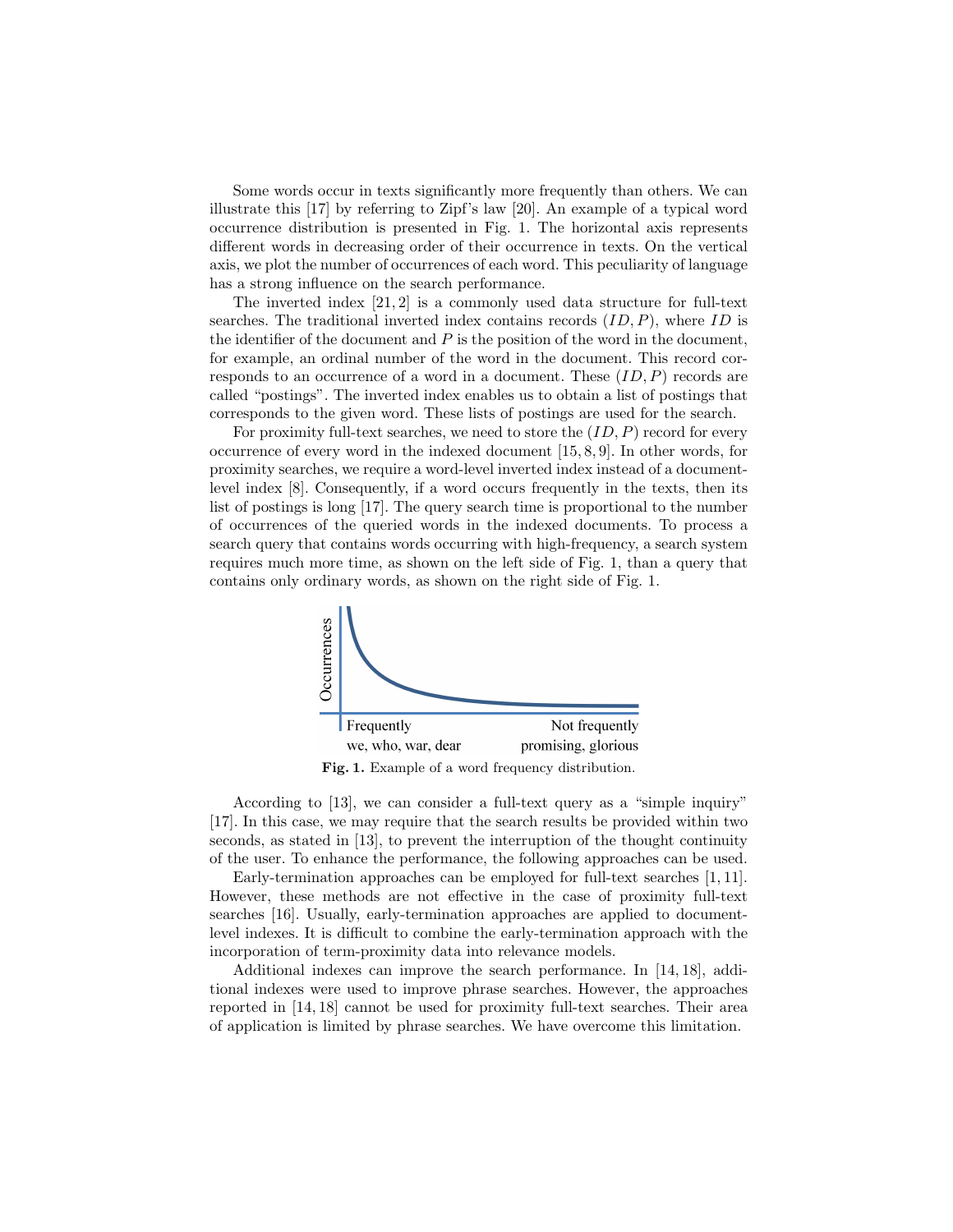With our additional indexes, an arbitrary query can be executed very fast and quickly [17].

In an example given in [16], we indexed a subset of the Project Gutenberg web site using Apache Lucene and Apache Tika and performed some searches. A query that contained words occurring with high-frequency was evaluated within 21 sec. On the other hand, another query that contained ordinary words was evaluated within 172 milliseconds. This difference is considerable. However, our algorithms reported in [16, 17] can help address this issue.

The goals and questions of this paper are as follows:

- 1) We need to examine how search performance is improved with consideration of different values of  $MaxDistance$  and other parameters.
- 2) We need to investigate search performance on the commonly used text collection.
- 3) Does the search performance depend on the document size?
- 4) What are other factors that can affect the performance?
- 5) We evaluate the performance with respect to both short and long queries.

Key points of our research are the following. We use the word-level index. We use the DAAT approach [6, 10]. We include in the indexes information about all lemmas. Our indexes support incremental updates. We can store one posting list in several data streams. We read entire posting lists when searching and no early-termination are used.

# 2 Lemmatization and Lemma Type

For this paper, we use an English dictionary with approximately 92 thousand English lemmas. This dictionary is used by a morphology analyzer. The analyzer produces a list of numbers of lemmas, that is, basic or canonical forms, for every word from the dictionary. Usually, a word has one lemma, but some words have several lemmas. For example, the word "mine" has two lemmas, namely, "mine" and "my".

Consider an array of all lemmas. Let us sort all lemmas in decreasing order of their occurrence frequency in the texts. We call the result of sorting the  $FL$ list [17]. The number of a lemma w in the  $FL$ -list is called its  $FL$ -number [17] and is denoted by  $FL(w)$ . Let us say that lemma "earth" > "day" because  $FL(earth) = 309, FL(day) = 199, and 309 > 199.$  We use the FL-numbers to define the order of the lemmas in the collection of all lemmas.

In our search methodology [16], we defined three types of lemmas, namely, stop lemmas, frequently used lemmas and ordinary lemmas.

The first SW Count most frequently occurring lemmas are stop lemmas. Examples include "earth", "yes", "who", "day", "war", "time", "man" and "be".

The second FUC ount most frequently occurring lemmas are frequently used lemmas. Examples include "red", "beautiful", and "mountain".

All other lemmas are ordinary lemmas, e.g., "fiber" and "undersea".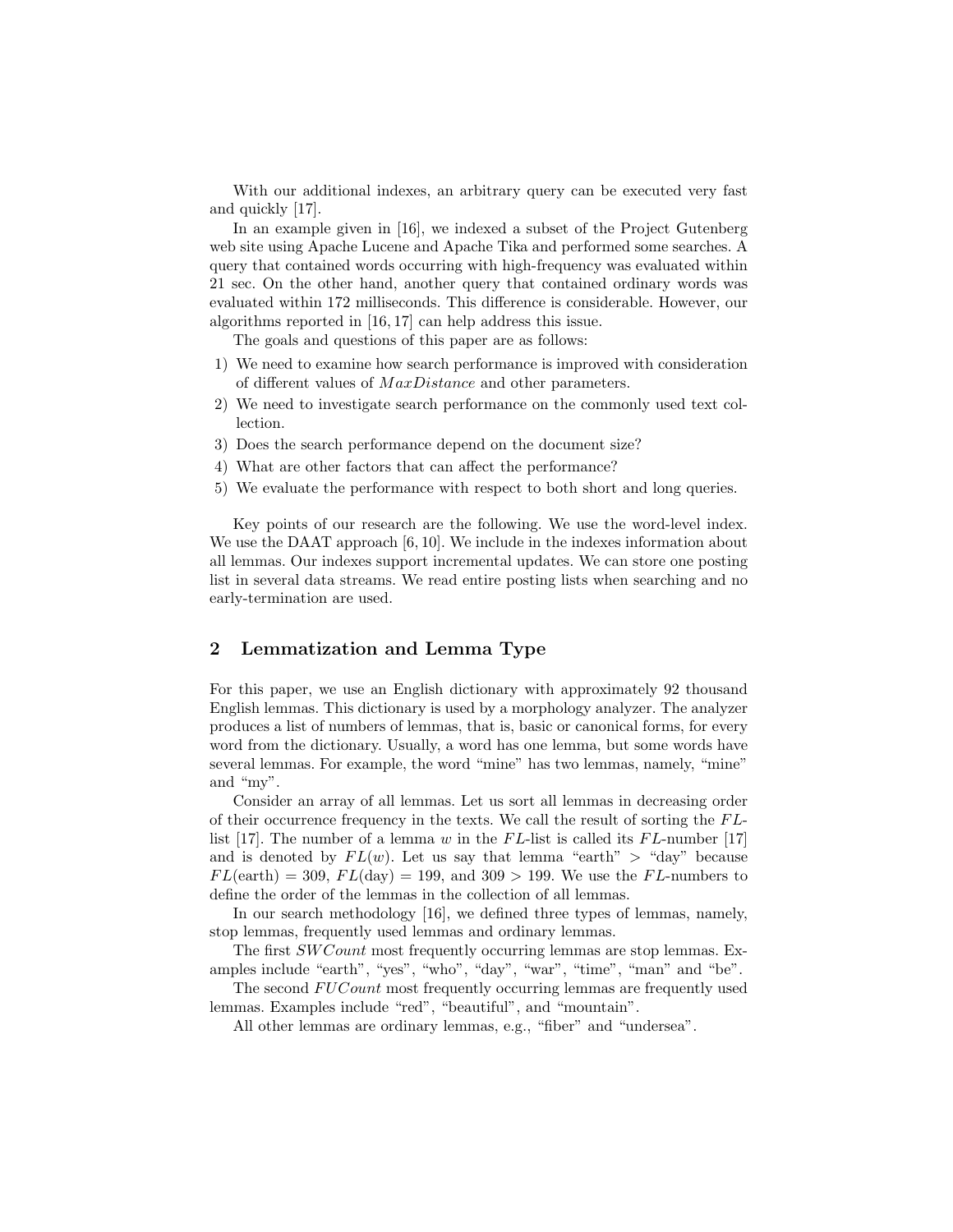$SWCount$  and  $FUCount$  are the parameters. We use  $SWCount = 500$  and  $FUCount = 1050$  in the experiments described here. Let  $MaxDistance$  be a parameter that can take a value of 5, 7, 9 or even greater.

The value of  $SWCount$  is very near 421 from [7]. However, as we include information about all lemmas in the indexes, we can use very different values of the parameters. If an ordinary lemma, q, occurs in the text so rarely that  $FL(q)$ is irrelevant, then we can say that  $FL(q) = \sim$ . Here, "∼" denotes a large number.

## 3 Can Stop Words be Skipped?

Let us discuss the stop-word approach, in which some words occurring with highfrequency or their lemmas are excluded from the search. We do not agree with this approach. A word cannot be excluded from the search because even a word occurring with high-frequency can have a specific meaning in the context of a specific query [16, 18]. Therefore, excluding some words from the search can lead to search quality degradation or unpredictable effects [18]. Additionally, stop words are often employed in higher-order term proximity feature models [5].

Consider the query "who are you who" [17]. The Who are an English rock band, and "Who are You" is one of their works. The word "Who" has a specific meaning in the context of this query. Therefore, in our approach, we include information about all of the words in the indexes. Moreover, we can easily see that modern search systems, such as Google, do not skip stop words in a search.

# 4 The Types of Additional Indexes

The three-component key  $(f, s, t)$  index [17] is the list of the occurrences of the lemma  $f$  for which lemmas  $s$  and  $t$  both occur in the text at distances that are less than or equal to the  $MaxDistance$  from f. Each posting includes the distance between f and s in the text and the distance between f and t in the text. An  $(f, s, t)$  index is created only for the case in which  $f \leq s \leq t$ . Here, f, s, and t are all stop lemmas.

In [16], we considered queries consisting of high-frequency occurring words. In addition, we showed that the average query execution time can be improved with three-component key indexes by up to 15.6 times relative to the time necessary using two-component key indexes only. Therefore,  $(f, s, t)$  indexes are required if we need to search queries that contain high-frequently occurring words.

The two-component key  $(w, v)$  index [17] is the list of occurrences of the lemma w for which lemma v occurs in the text at a distance that is less than or equal to the  $MaxDistance$  from w. Each posting includes the distance between  $w$  and  $v$  in the text. Here,  $w$  denotes a frequently used lemma, and  $v$  denotes a frequently used or ordinary lemma.

Let us consider the traditional index with near stop word (NSW) records. For each occurrence of each ordinary or frequently used lemma in each document, we include a posting record  $(ID, P, NSW)$  in the index. ID can be the ordinal number of the specific document, and  $P$  is the position of the word in the document,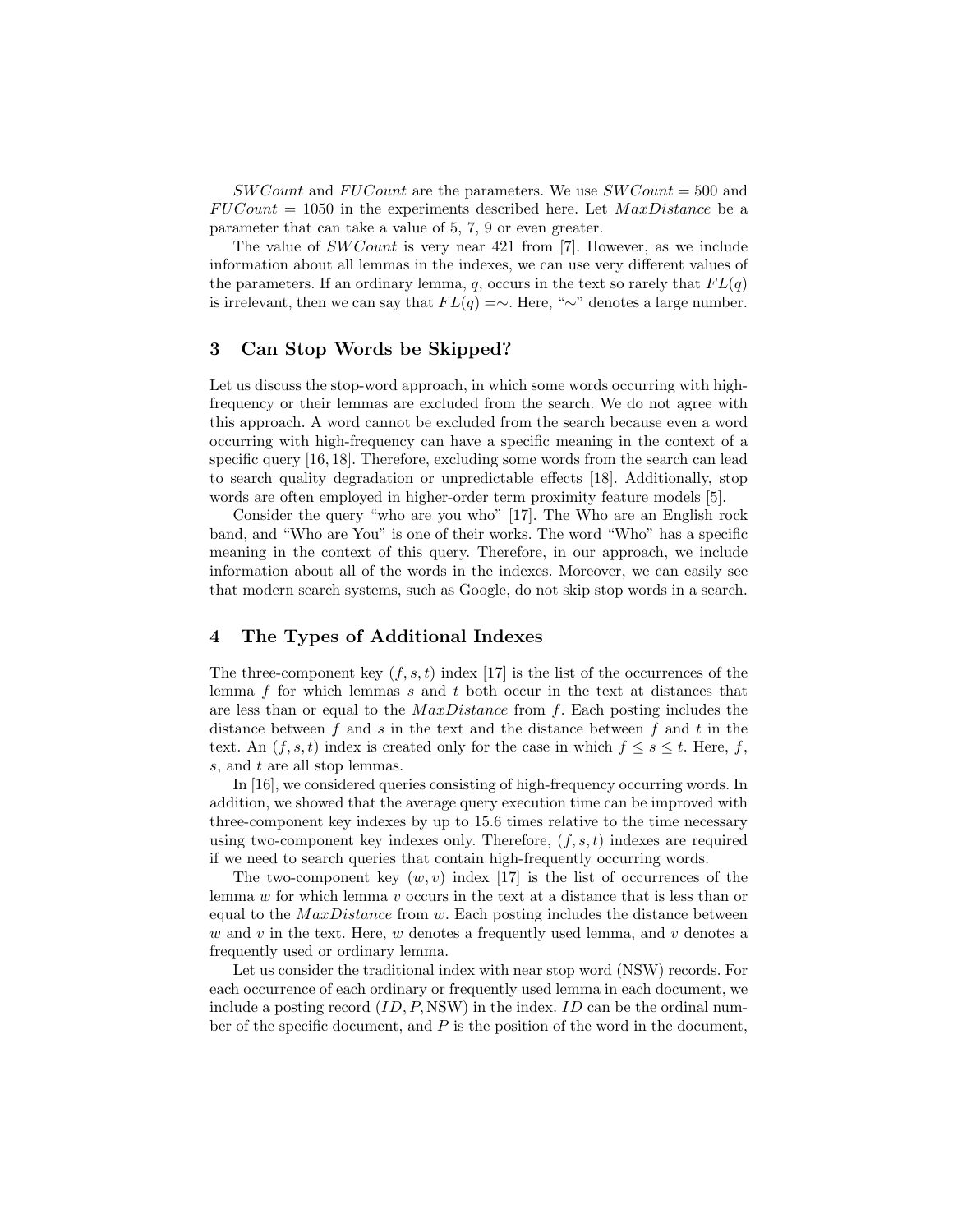e.g., the ordinal number of the word in the document. The NSW record contains information about all high-frequency lemmas, that is, stop lemmas, occurring near position  $P$  in the document (at a distance that is less than or equal to the  $MaxDistance$  from P). Examples of the indexes are given in [17].

The posting list of a key is stored in several data streams [17]. For the traditional index with NSW records, we can use up to three streams for one key: one stream for  $(ID)$ , one for  $(P)$  and one for  $(NSW)$ . On the other hand, for this index, we can use two streams: the first is  $(ID, P)$ , and the second is (NSW). The actual choice depends on the length of the posting list. For short lists, we use two streams; for long lists, we use three streams. This architecture allows us to skip NSW records when they are not required. For the  $(w, v)$  and  $(f, s, t)$ indexes, we use one or two data streams for every key.

## 5 Experiment

#### 5.1 Indexes, Collection and Environment

We create the following indexes:

 $Idx0$ : the traditional inverted index without any enhancements, such as NSW records. The total size is 143 GB. This value includes the total size of indexed texts in compressed form, which is 57.3 GB.

 $Idx5:$  our indexes, including the traditional inverted index with the NSW records and the  $(w, v)$  and  $(f, s, t)$  indexes, where  $MaxDistance = 5$ . The total size is 1.29 TB, the total size of the  $(w, v)$  index is 104 GB, the total size of the  $(f, s, t)$  index is 727 GB, and the total size of the traditional index with NSW records is 192 GB.

*Idx7*: our indexes, where  $MaxDistance = 7$ . The total size is 2.16 TB, the total size of the  $(w, v)$  index is 148 GB, the total size of the  $(f, s, t)$  index is 1.422 TB, and the total size of the traditional index with NSW records is 239 GB.

*Idx*9: our indexes, where  $MaxDistance = 9$ . The total size is 3.27 TB, the total size of the  $(w, v)$  index is 191 GB, the total size of the  $(f, s, t)$  index is 2.349 TB, and the total size of the traditional index with NSW records is 283 GB.

For the experiment, GOV2 [4] text collection and the following queries are used: title queries from TREC Robust Task 2004 (with 250 queries in total), title queries from TREC Terabyte Task from 2004 to 2006 (with 150 queries in total), title queries from TREC Web Task from 2009 to 2014 (with 300 queries in total), queries from TREC 2007 Million Query Track (10000 queries in total).

The total size of the query set after duplicate removal is 10 665 queries. GOV2 text collection contains 25 million documents. The total size of the collection is approximately 426 GB, and after HTML tag removal, there is approximately 167 GB of plain text. The average document text size is approximately 7 KB.

We used the following computational resources:  $\text{CPU: Intel(R) Core(TM)}$  i7 CPU 920 @ 2.67 GHz. HDD: 7200 RPM. RAM: 24 GB. OS: Microsoft Windows 2008 R2 Enterprise.

The query set can be divided into the following subsets depending on lemmas in a concrete query [17]. All queries are evaluated within one program thread.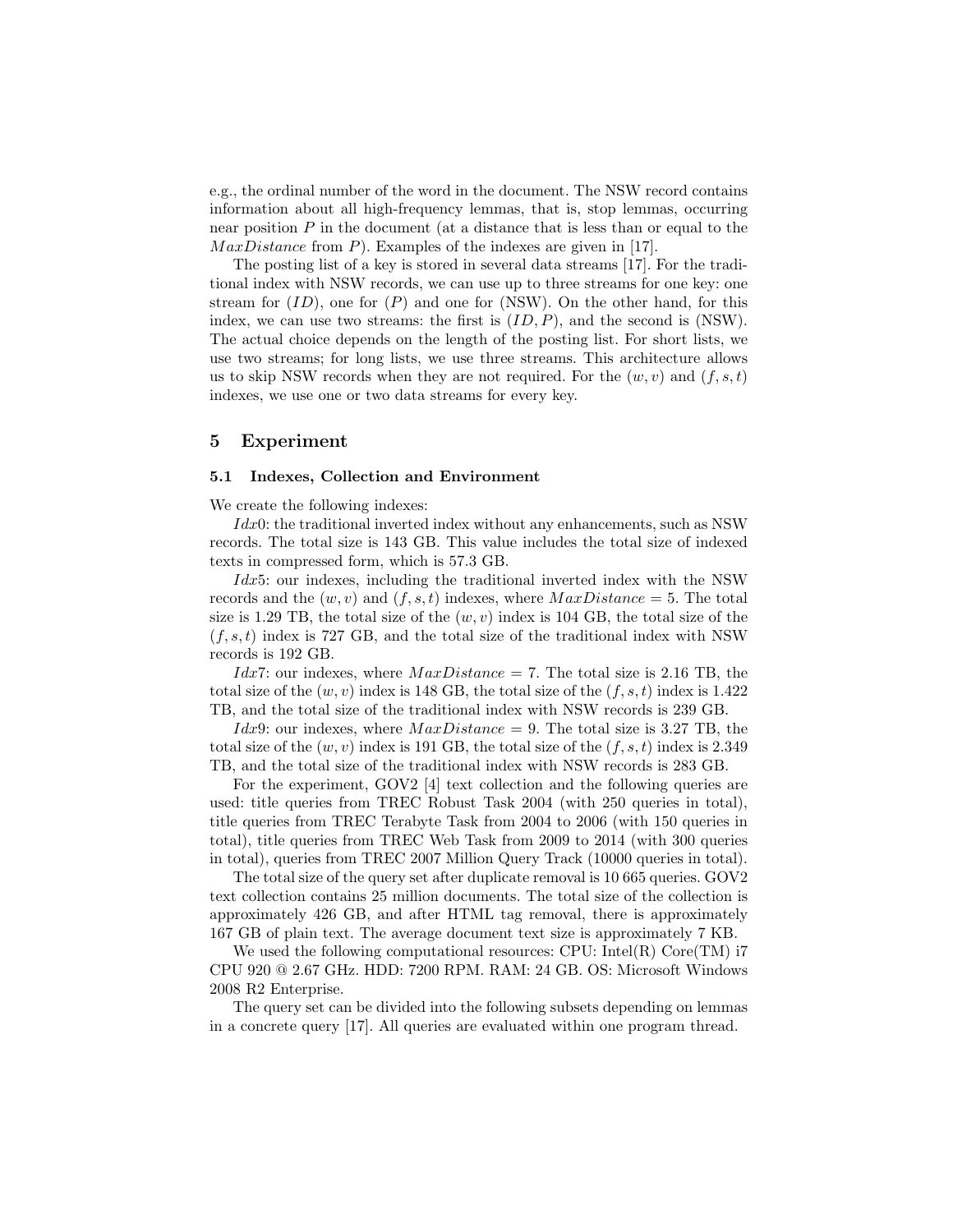If we have a query with a length greater than  $MaxDistance$ , then we should divide it into several parts. For example, when the value of  $MaxDistance$  is 5, then the query "to be or not to be that is the question" should be rewritten as "(to be or not to) (be that is the question)", and these two parts should be evaluated independently; then, the results should be combined.

#### 5.2 Q1. Only Stop Lemmas

Every query in the subset contains only stop lemmas. There are 119 queries in this subset. Examples include the following: to be or not to be that is the question, kids earth day activities. With  $FL$ -numbers, we have the following queries:  $[$ to: 9 $]$   $[$ be: 7 $]$   $[$ or: 38 $]$   $[$ not: 64 $]$   $[$ to: 9 $]$   $[$ be: 7 $]$   $[$ that: 40 $]$   $[$ be: 7 $]$   $[$ the: 1 $]$ [question: 305] and [kid: 447] [earth: 309] [day: 199] [activity: 247].

For these queries, the  $(f, s, t)$  indexes are used [16].

Average query processing times:

Idx0: 51.4 s, Idx5: 0.82 s, Idx7: 0.86 s, Idx9: 1.05 s (see Fig. 2).

Average data read sizes per query:

Idx0: 1.3 GB, Idx5: 11.1 MB, Idx7: 15.6 MB, Idx9: 20.1 MB.

Average numbers of postings per query:

 $Idx0: 317.8$  million,  $Idx5: 0.88$  million,  $Idx7: 1.15$  million,  $Idx9: 1.5$  million. We improved the query time by a factor of 62.7 with  $Idx5$ , by a factor of 59.4 with Idx7, and by a factor of 48.7 with Idx9 in comparison with Idx0.



Fig. 2. The average query execution times for  $Idx0$ ,  $Idx5$ ,  $Idx7$ , and  $Idx9$  (seconds); the query subsets Q1, Q2, Q3.

## 5.3 Q2. Stop and Frequently Used and/or Ordinary Lemmas

Every query in the subset contains one or several stop lemmas. The query also contains some other lemmas that may be frequently used or ordinary. There are 7 244 queries in the subset. Examples include the following: History of Physicians in America. With  $FL$ -numbers, we have the following query:

[history: 598] [of: 4] [physician: 1760] [in: 14] [America: 1391]

For these queries, we need to read one posting list with NSW records from the traditional index for some query lemma. This lemma is designated as the "main" lemma of the query. If there is a frequently used lemma in the query, then we can use two-component key indexes, like (physician, history), for other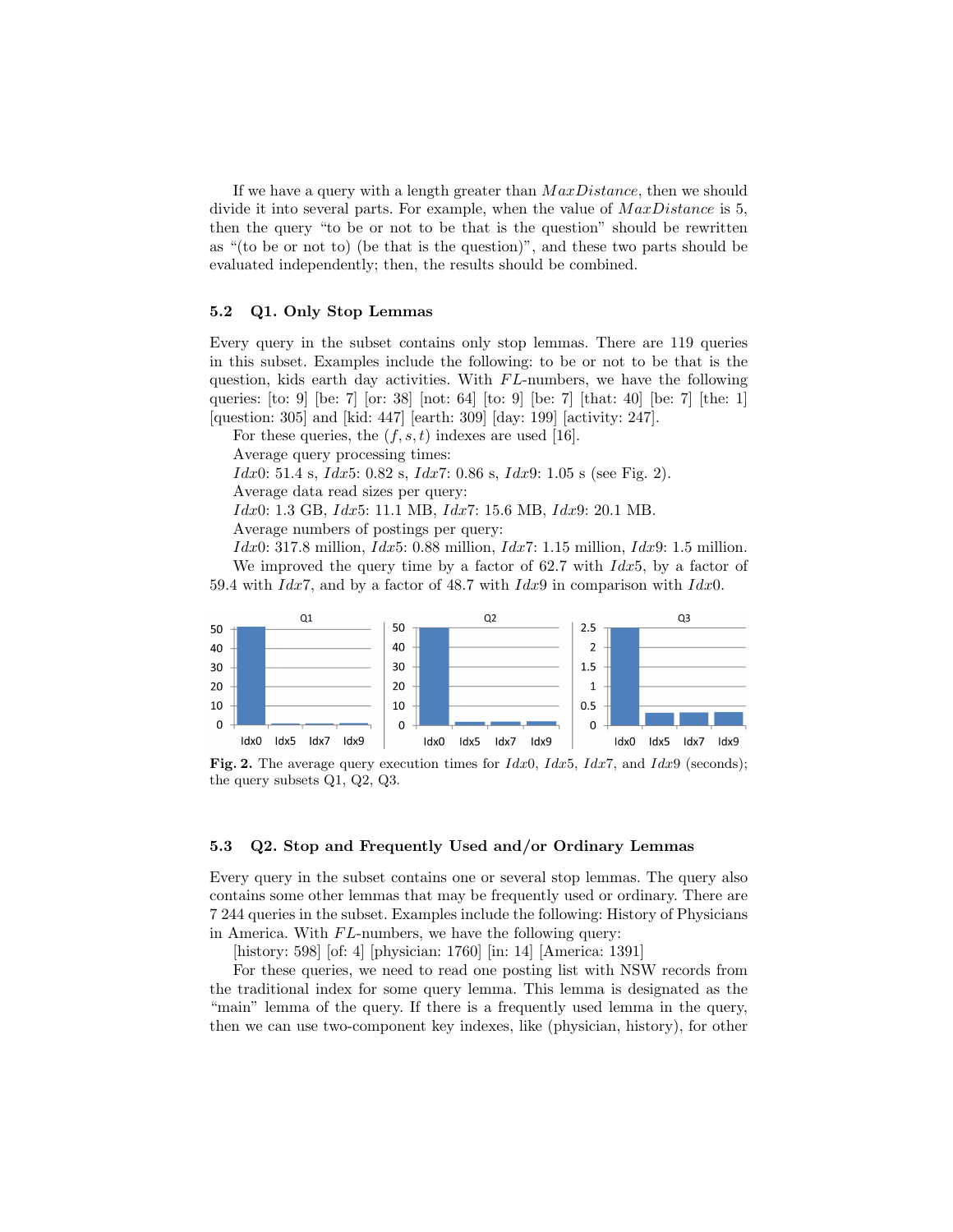lemmas. If the query consists of only stop and ordinary lemmas, then we use posting lists from the traditional index for the remaining ordinary lemmas but without reading the NSW records. The details are described in [17].

Average query times:  $Idx0: 50$  s,  $Idx5: 1.9$  s,  $Idx7: 2$  s,  $Idx9: 2.14$  s.

Average data read sizes per query:

Idx0: 1.3 GB, Idx5: 64.3 MB, Idx7: 68.7 MB, Idx9: 76 MB.

Average numbers of postings per query:

 $Idx0: 324.7$  million,  $Idx5: 3.7$  million,  $Idx7: 3.4$  million,  $Idx9: 3.3$  million.

The number of postings for  $Idx7$  is less than that for  $Idx5$  because fewer queries were divided into parts. Additionally, the sizes of the NSW records are different for  $Idx5$ ,  $Idx7$  and  $Idx9$ . We improved the query processing time by a factor of 25.6 with  $Idx5$ , by a factor of 24.7 with  $Idx7$ , and by a factor of 23.3 with  $Idx9$  in comparison with  $Idx0$ .

#### 5.4 Q3. Only Frequently Used Lemmas

Every query in the subset contains only frequently used lemmas. There are 79 queries in this subset. Examples include the following: california mountain pass.

With  $FL$ -numbers, we have the following query:

[california: 518] [mountain: 704] [pass: 528]

Two-component  $(w, v)$  key indexes are used. For example, we can use the (california, pass) and (\*pass, mountain) two-component key indexes.

Average query times: Idx0: 2.5 s, Idx5: 0.32 s, Idx7: 0.33 s, Idx9: 0.34 s. Average data read sizes per query:

Idx0: 53.3 MB, Idx5: 4.69 MB, Idx7: 4.79 MB, Idx9: 4.93 MB.

Average numbers of postings per query:

Idx0: 9.4 million, Idx5: 0.59 million, Idx7: 0.6 million, Idx9: 0.61 million.

We improved the query time by a factor of 7.83 with  $Idx5$ , by a factor of

7.58 with  $Idx7$ , and by a factor of 7.44 with  $Idx9$  in comparison with  $Idx0$ .

## 5.5 Q4. Frequently Used Lemmas and Ordinary Lemmas

Every query in the subset contains frequently used lemmas and ordinary lemmas. There are 1 388 queries in this subset.

Examples include the following: Scalable Vector Graphics.

With  $FL$ -numbers, we have the following query:

[scalable: ∼] [vector: 2953] [graphics: 921]

Each query contains a frequently used lemma; therefore, two-component key indexes can be used. For example, we can use the (graphics, scalable) and (graphics, vector) two-component key indexes.

Average query times: Idx0: 2.2 s, Idx5: 0.36 s, Idx7: 0.34 s, Idx9: 0.32 s.

Average data read sizes per query:

Idx0: 41.7 MB, Idx5: 1.5 MB, Idx7: 1.6 MB, Idx9: 1.8 MB.

Average numbers of postings per query:

 $Idx0: 8.1$  million,  $Idx5: 0.17$  million,  $Idx7: 0.17$  million,  $Idx9: 0.17$  million.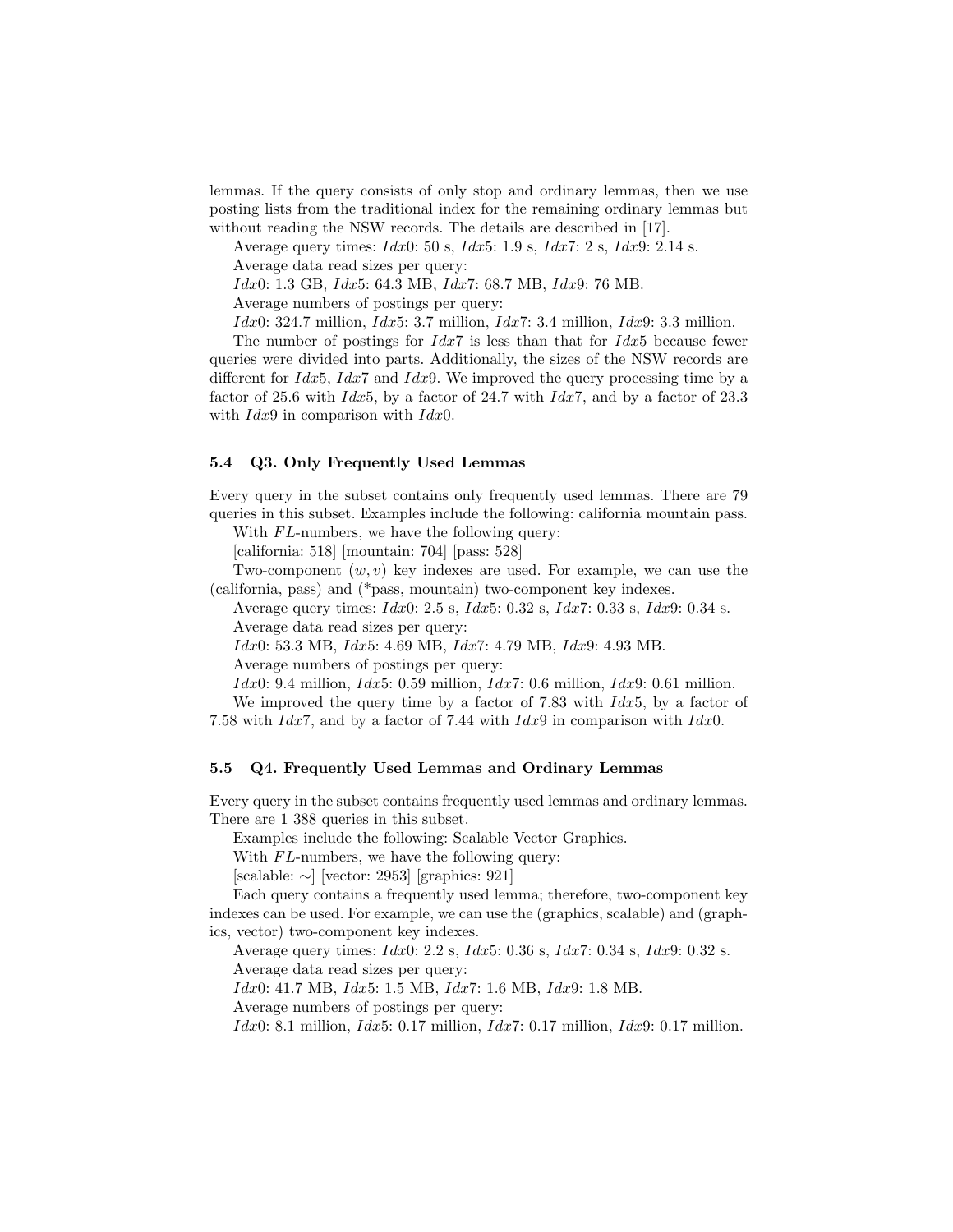We improved the query time by a factor of 6 with  $Idx5$ , by a factor of 6.4 with  $Idx7$ , and by a factor of 6.8 with  $Idx9$  in comparison with  $Idx0$ .

# 5.6 Q5. Only Ordinary Lemmas

Every query in the subset contains only ordinary lemmas. There are 1 835 queries in this subset. Examples include the following: Undersea Fiber Optic Cable.

With  $FL$ -numbers, we have the following query:

[undersea: 15873] [fiber: 3127] [optic: 2986] [cable: 2771]

We use the traditional index only for these queries. We do not need to read the NSW records because they are stored in separated streams of data.

Average query times: Idx0: 0.789 s, Idx5: 0.819 s, Idx7: 0.8 s, Idx9: 0.81 s. Average data read sizes per query:

Idx0: 14.2 MB, Idx5: 15.6 MB, Idx7: 15.7 MB, Idx9: 15.8 MB.

Average numbers of postings per query:

 $Idx0: 2.89$  million,  $Idx5: 2.89$  million,  $Idx7: 2.89$  million,  $Idx9: 2.89$  million. The query processing time for these queries does not need any improvement.

## 5.7 Results for Entire Query Set

Average query times: Idx0: 34.9 s, Idx5: 1.51 s, Idx7: 1.57 s, Idx9: 1.66 s. Average data read sizes per query:

Idx0: 0.93 GB, Idx5: 46.4 MB, Idx7: 49.5 MB, Idx9: 54.5 MB.

Average numbers of postings per query:

 $Idx0: 225.7$  million,  $Idx5: 3.08$  million,  $Idx7: 2.85$  million,  $Idx9: 2.76$  million.

We improved the query time by a factor of  $23.1$  with  $Idx5$ , by a factor of 22.4 with  $Idx7$ , and by a factor of 21 with  $Idx9$  in comparison with  $Idx0$ .

#### 5.8 Analysis of the Results

The average time that is needed for the search for  $Idx5$ ,  $Idx7$ , and  $Idx9$ , is approximately 1-2 sec. for every query type.

For  $Idx0$ , we need 2-2.5 sec. for the search if the query consists only of ordinary or frequently used lemmas. For the queries that contain any stop lemma  $(Q1, Q2)$ ,  $Idx0$  requires approximately 50 sec. for the search on average.

This means that the search in  $Idx5$ ,  $Idx7$ , and  $Idx9$  is stable from the performance point of view. However, for  $Idx0$ , the search system has a performance problem if the query contains any high-frequency occurring lemma. The difference in performance between  $Idx0$  and multi-component key indexes  $Idx5$ ,  $Idx7$ and  $Idx9$  is larger in cases when more high-frequency occurring lemmas occur in the queries.

In [16], we improved the average query execution time by up to 130 times for queries that consist of words occurring with high-frequency. For TREC GOV2, we improved the average query execution time by up to 62.7 times for these queries (i.e., the query set  $Q_1$ ). Perhaps the difference in the "improvement"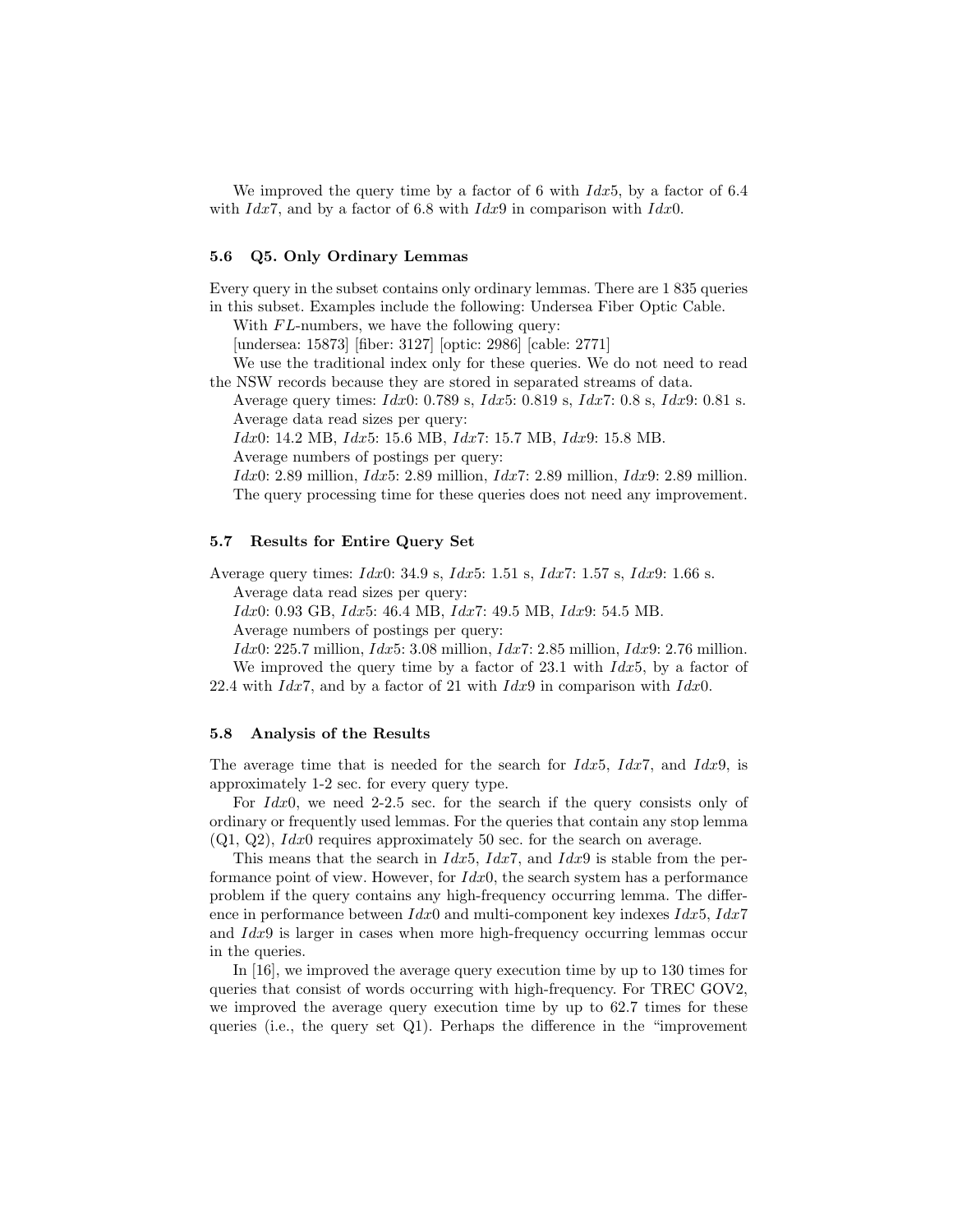factor" is dependent on the average document text size, which is approximately 7 KB for TREG GOV2 and 384 KB for the text collection that was used in [16]. The other factor is the length of the query. However, an improvement of 62.7 times in the average query execution time also seems good.

Let us analyze this in more detail. Let us consider the following example. We have two documents,  $D0$  and  $D1$ . Let us consider a word w. For w, we have the following posting list in the traditional index:  $(0, 1), (0, 5), (0, 7), (1, 2), (1, 5).$ 

We use two very common encoding schemes. The idea of the first scheme as follows. We group the records that are related to a specific document. We convert the original posting list as follows:  $(0,(1,5,7)),(1,(2,5))$ . For other kinds of indexes, we have the same.

Therefore, we store in the index the ID of the document and then the list of word's positions. The second scheme is a delta-encoding scheme. Consequently, we have the following.  $(0,(1,4,2)),(1,(2,3))$ . For example, consider  $(1,5,7)$ . Instead of 5, we store  $4 = 5 - 1$ , where 1 is the previous value in the list.

The first scheme is much more effective for text collections that consist of large documents. This explains the difference in "improvement factor" in the experiments with two aforementioned collections. However, with our method, we can use any other encoding scheme and any other inverted index organization.

In addition, the "improvement factor" can depend on the structure of the query set. To analyze this question, we performed additional experiment. We formed another query set, using the method from [16]. Consequently, we selected a document from the TREC GOV2 collection. We used the content of the document to produce a set of 3500 queries. We performed our experiments again, using this query set. The "improvement factor" was similar to the foregoing results that we have for TREC GOV2.

The next question is, how can we select the values of our parameters? The value of *MaxDistance* affects relevance and should be determined according to the selected relevance function [17]. The results of experiments allows us to predict how the change of the  $MaxDistance$  affects the search time and index size. Let us discuss now, how the values of  $SWCount$  and  $FUCount$  affect these metrics.

The value of  $SWCount$  is more important than the value of  $FUCount$ , because it affects Q1 and Q2 queries, which are most complex from the performance point of view. Let us consider  $SWCount$  now. Let us consider Q2 query subset. We use Zipf's law [20] as a representation of our word occurrence distribution. According to this, the second most frequently occurring lemma, occurs half as often as the first. The third most frequently occurring lemma, occurs  $1/3$  as often as the first, and so on. Let  $V$  be the number of occurrences of the most frequently occurring lemma. Therefore, our lemmas have the following number of occurrences:  $V, V/2, V/3, ...$ 

Let us consider a query  $q = (q_1, q_2, ..., q_n)$  from Q2. Here,  $q_i$  is the number of corresponding lemma in the  $FL$ -list. The query contains one or several stop lemmas and some other lemmas that may be frequently used or ordinary. To evaluate the query using traditional index, we need to read the following number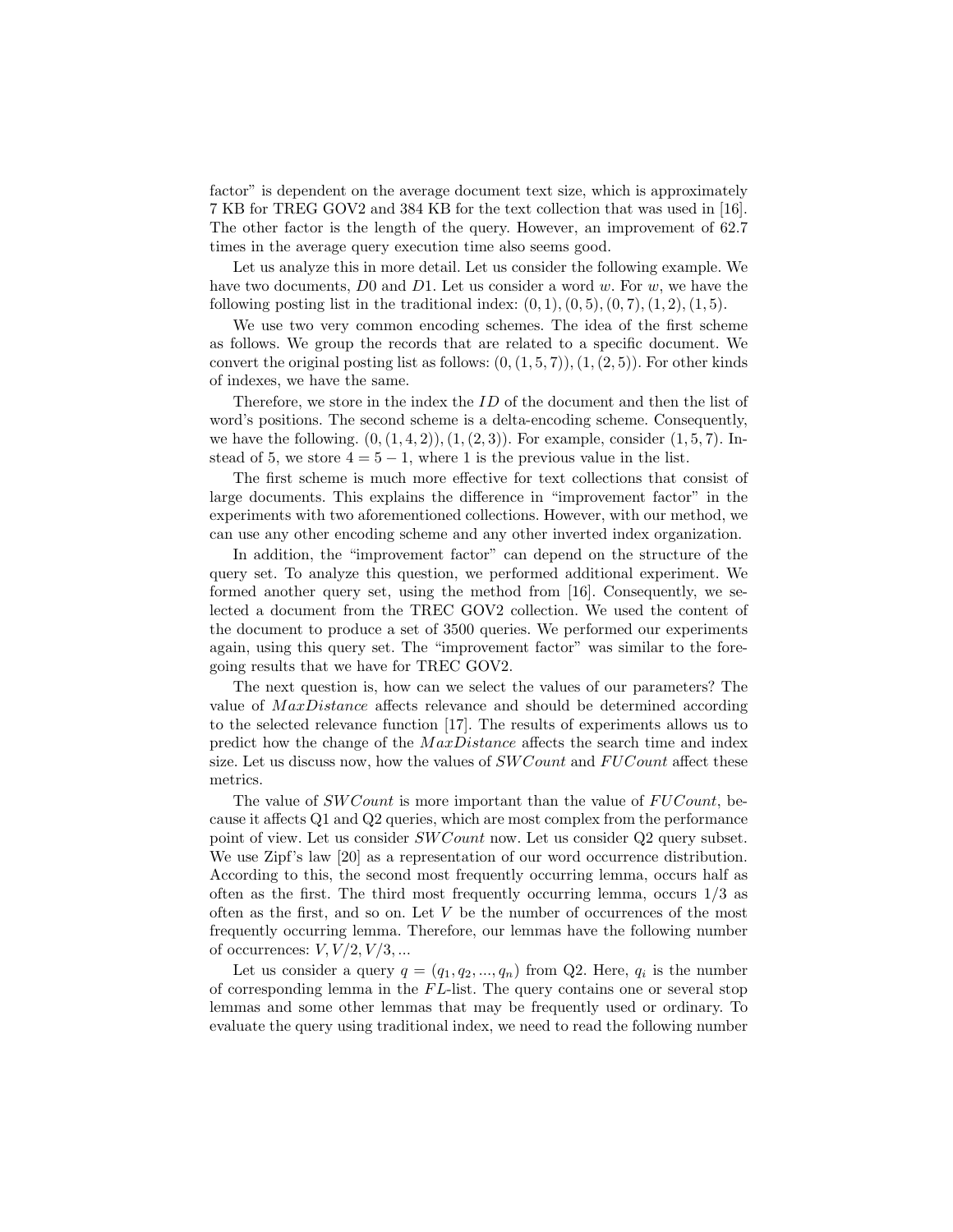of postings from the index:  $\sum_{n=1}^{\infty}$  $\sum_{i=1} V/q_i$ . Let, without loss of generality,  $q_1$  and  $q_2$ be stop lemmas and  $q_n$  is the main lemma of the query. With the use of NSW records, we need to read the following number of postings.  $\sum_{n=1}^{\infty}$  $\sum_{i=3} V/q_i + (V/q_n) \times$  $(NSWFactor - 1)$ . That means, we do not need to read the postings list for  $q_1$ and  $q_2$ . However, for  $q_n$  we need to read its posting list with NSW records.

The size of the posting  $(ID, P, NSW)$  in bytes is up to  $NSWFactor = 4.5$ times large than the size of  $(ID, P)$ . The experiments with  $MaxDistance = 5$ show this. Therefore, we can calculate the "planned performance gain" as follows:  $PPG(q) = \bigg(\sum_{n=1}^{n}$  $\sum_{i=1}^{n}1/q_i\bigg) / \left(\sum_{i=3}^{n}$  $\sum_{i=3}^{n} 1/q_i + (1/q_n) \times (NSWFactor - 1)$ .

If we have a query set  $Q$ , then we can calculate the average planned performance gain,  $APPG(Q) = \frac{1}{|Q|} \sum$ q∈Q  $PPG(q)$ . Let now use only Q2 queries for estimations. If a query q is not a Q2 query, then let  $PPG(q)$  be 1. Let  $APPG(Q, SWCount)$  be the average planned performance gain that is calculated for a specific value of  $SWCount$ .

For the query set that we use in this paper, i.e., 10 665 queries, we have the following:  $APPG(Q, 100) = 43$ ,  $APPG(Q, 500) = 105$ ,  $APPG(Q, 1000) = 153$ . However, this model do not take into account  $(w, v)$  and  $(f, s, t)$  indexes. In future, we plan to develop more precise models. However, from this model, we can predict that SW Count should not be increased.

The foregoing results need a more detailed examination. Let us consider a search query. The query consists of some set of lemmas. Let  $Min$ - $FL$ -number be the minimum  $FL$ -number among all lemmas of the query. A lower  $FL$ -number corresponds to a more frequently occurring lemma. If the  $Min$ - $FL$ -number of a query is a small number, then the query can induce performance problems because the query contains some high-frequency occurring lemma.

Then, we divide the entire query set into subsets based on the  $Min$ - $FL$ number of queries. We select 100 as the division step. In the first subset, we include all queries with  $Min\text{-}FL\text{-}numbers$  from 0 to 99; in the second subset, we include all queries with  $Min\text{-}FL\text{-}numbers$  from 100 to 199; and so on. In the following diagrams, we consider the first 21 subsets.



Fig. 3. The average query execution times for  $Idx0$  (seconds); the query set is divided based on the  $Min\text{-}FL\text{-}number$  with a step of 100.

In Fig. 3, the average query execution time for  $Idx0$  in seconds is displayed for every subset. The first bar is significantly larger than the other bars, showing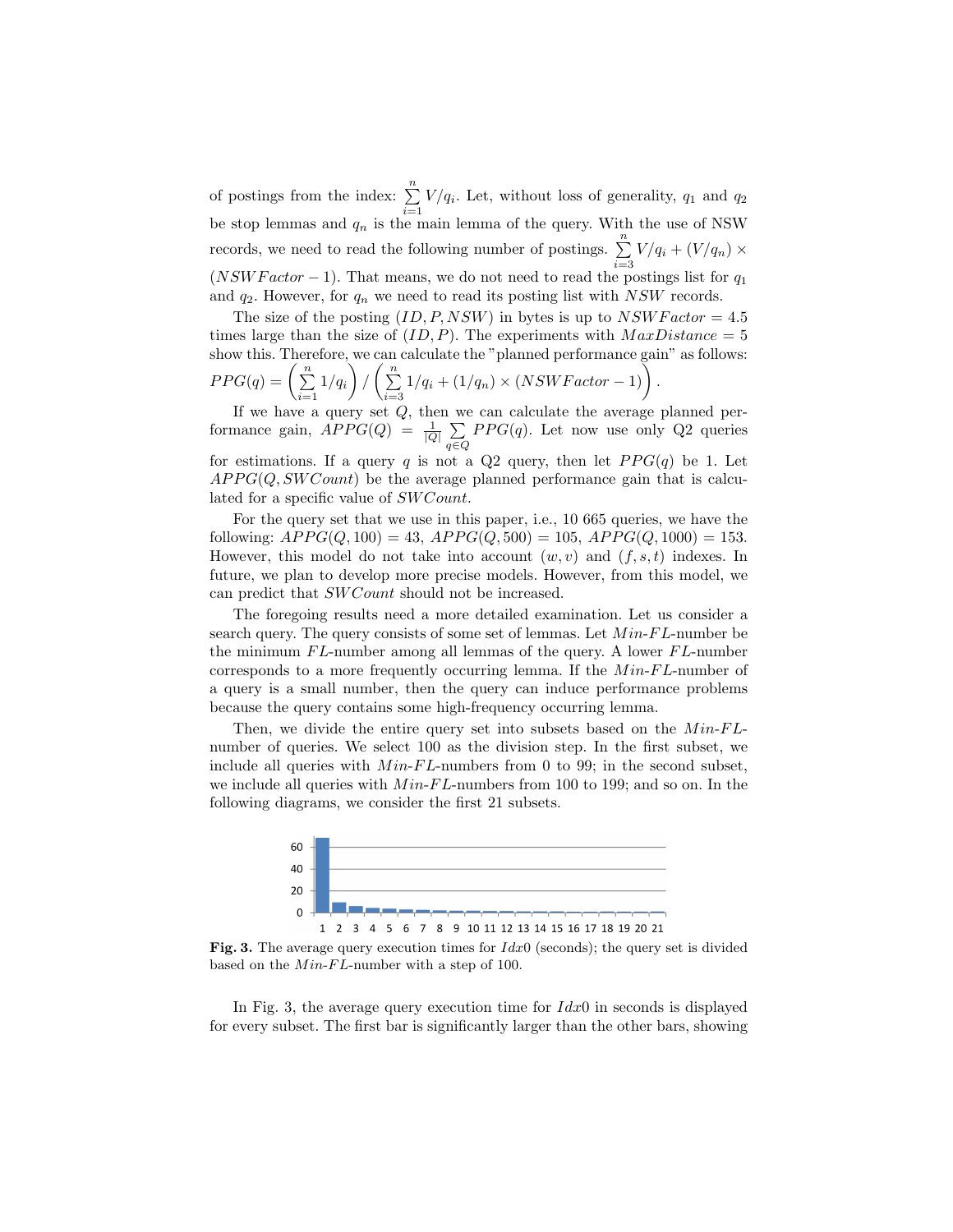that the first subset induces some performance problems. The first 8 subsets have an average query execution time of more than two seconds.



Fig. 4. The average query execution times for  $Idx5$  (seconds); the query set is divided based on the  $Min\text{-}FL\text{-}number$  with a step of 100.

In Fig. 4, the average query execution time for  $\hat{I}dx5$  in seconds is displayed for every subset. For the first subset, the average query execution time is about two seconds. For each following subset, the average query execution time is less than two seconds.



**Fig. 5.** The improvement factor for  $Idx5$  in comparison with  $Idx0$  (times); the query set is divided based on the  $Min\text{-}FL\text{-}number$  with a step of 100.

In Fig. 5, we show the improvement factor for  $Idx5$  in comparison with  $Idx0$ . The first bar value is 33, which means that the average query execution time for the first subset is improved by a factor of 33. We also see how the performance is changed when the  $Min\text{-}FL\text{-}number$  of a query crosses the  $SWCount$  of 500.

By this diagram, we can propose that the value of *SW Count* can be lowered to 100. Consequently, we created another index  $Idx5/SW100$ , with  $SWCount =$ 100 and  $FUCount = 1450$ .



Fig. 6. The average query execution times for  $Idx5/SW100$  (seconds); the query set is divided based on the  $Min\text{-}FL\text{-}number$  with a step of 100.

In Fig. 6, the average query execution time for  $\frac{Idx5}{SW100}$  in seconds is displayed for every subset. For each subset, the average query execution time is less than two seconds. The results look more promising than those for  $Idx5$ .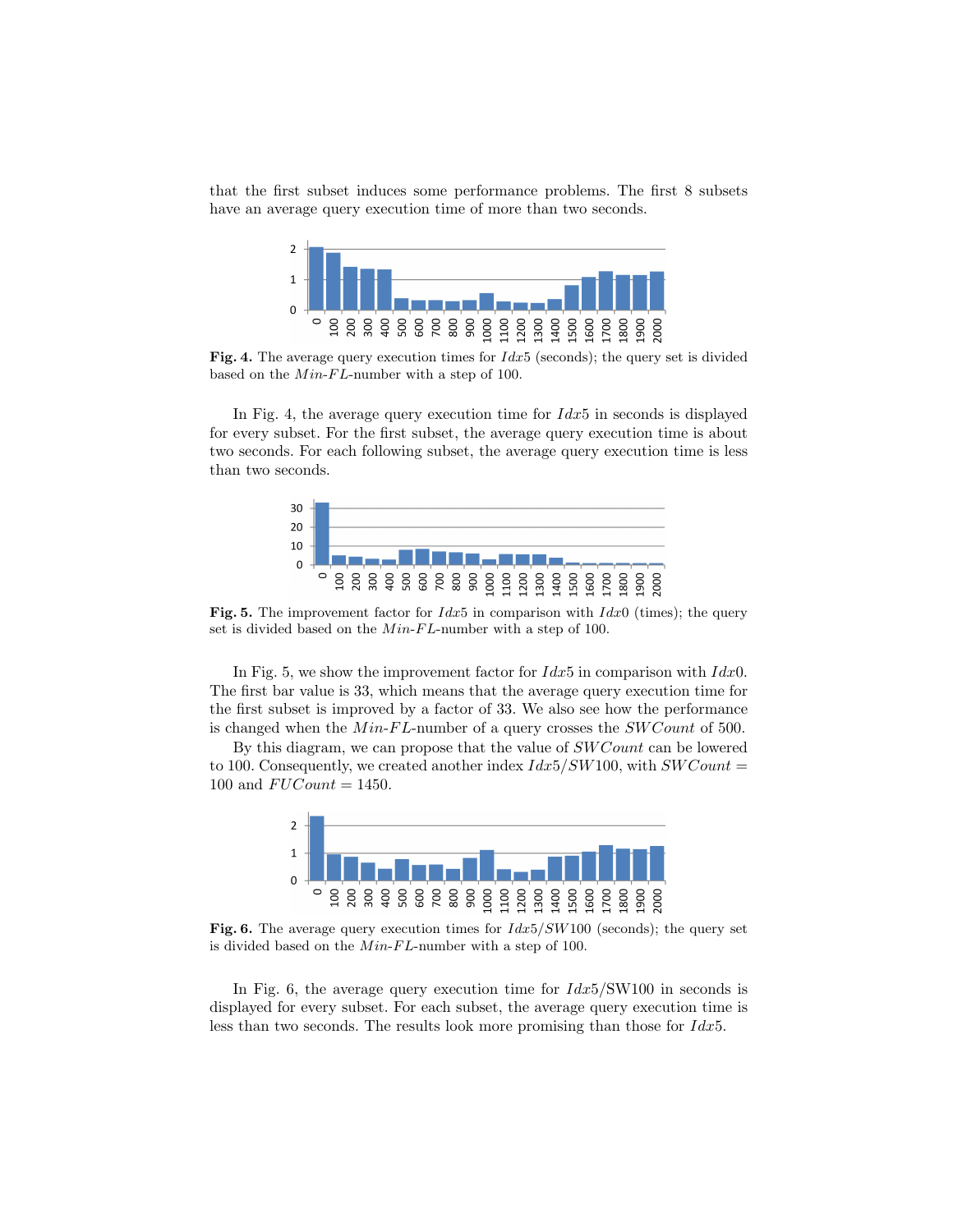However, let us consider Q1 queries when the value of SW Count is 500, which are the queries that consist only of lemmas with  $FL$ -number  $<$  500. There are 119 queries in this subset, as discussed above. It was established that for this subset, the average query search time with  $Idx5$  is 0.8 sec. but with  $Idx5/SW100$ , it is 6.7 sec., which is significantly larger. When this subset is evaluated with  $Idx5$ , three-component key indexes are used.



Fig. 7. The average query execution times for  $Idx0$ ,  $Idx5$ , and  $Idx5/SW100$  (seconds); the query set Q1 is divided based on the  $Min$ - $FL$ -number with a step of 100.

Let us divide query set  $Q1$  into five subsets based on the  $Min\text{-}FL\text{-}number$ value of the concrete query. In Fig. 7, the average query execution time for  $Idx0$ ,  $\int dx$ 5 and  $\int dx$ 5/SW100 in seconds is displayed for every subset. We see that the search in  $Idx5/SW100$  works significantly more slowly than that in  $Idx5$ .

Therefore, we come to the following conclusions for different kinds of queries. Consequently, we propose the new index schema.

T1 A query consists of extreme high-frequency occurring lemmas and highfrequency occurring lemmas. This means that all lemmas of the query are extreme high-frequency occurring or high-frequently occurring. E.g., for every lemma of the query,  $FL$ -number  $< 500$ .

The  $(f, s, t)$  indexes work better for these queries than do other types of indexes, as shown by Fig. 7. The search in  $Idx5/SW100$  is significantly slower than that in  $Idx5$ . When the search is performed using  $Idx5$ , the  $(f, s, t)$ indexes are used for every query in T1. When the search is performed using  $Idx5/SW100$ , the  $(f, s, t)$  indexes are used only if  $FL(f) < 100$ ,  $FL(s) <$ 100, and  $FL(t) < 100$ .

T2 A query contains a low-frequency occurring lemma (ordinary or frequently used). Additionally, the query may contain high-frequency occurring lemmas, but for every query lemma,  $FL$ -number  $\geq 100$ . The  $(w, v)$  indexes allow one to achieve a better performance improvement, as shown in Fig. 6. For subsets starting from  $FL$ -number = 100, no  $(f, s, t)$ 

indexes or NSW records are used when we do the search using  $Idx5/SW100$ . Here,  $Idx5/SW100$  is better than  $Idx5$ .

T3 A query contains a low-frequency occurring lemma (ordinary or frequently used) and some extreme high-frequency occurring lemmas with  $FL$ -number  $< 100.$ 

The  $(w, v)$  indexes and NSW records are required. The first bar in Figures 3, 4 and 6 supports this, and our previous experiments in [16] confirm it.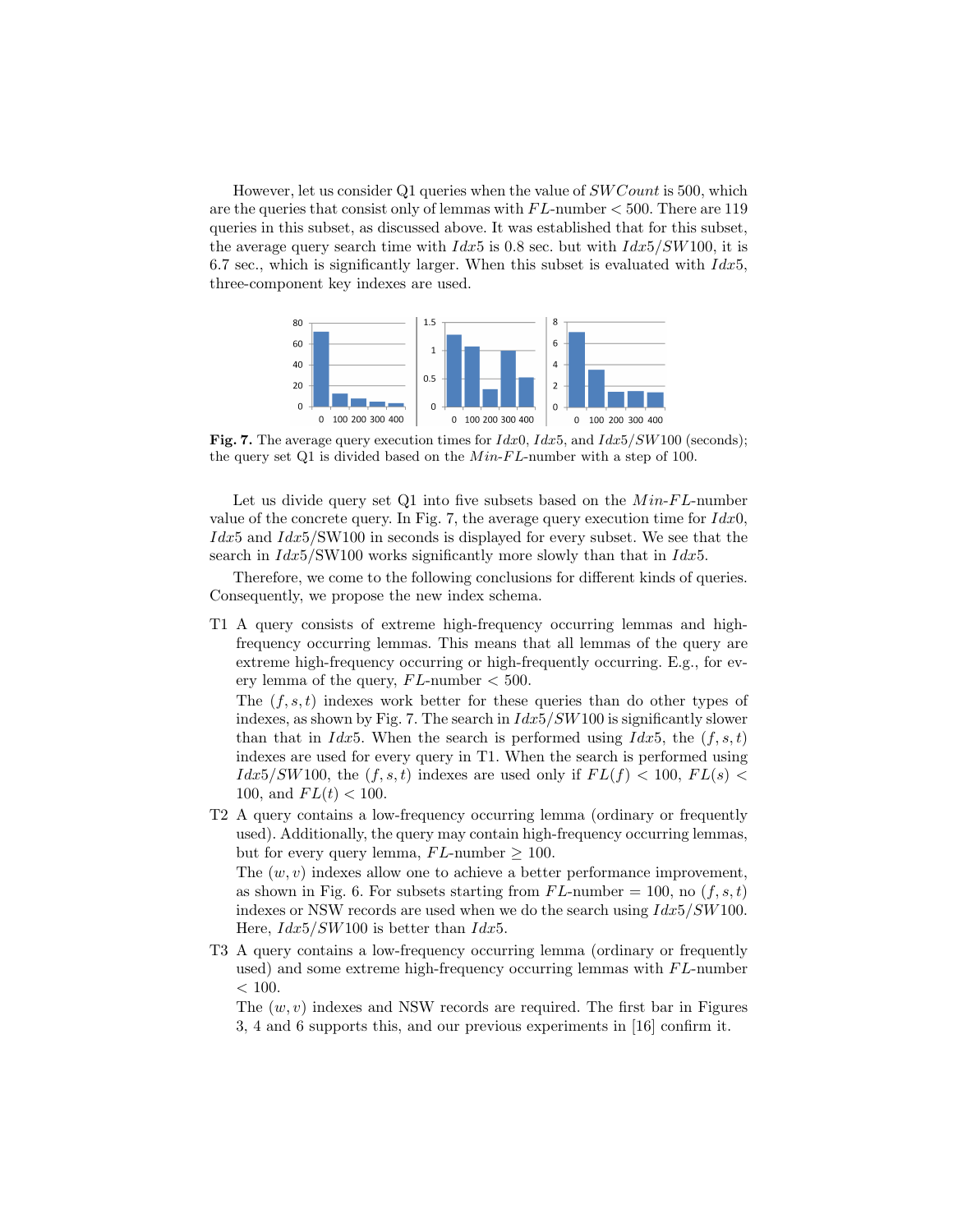#### 5.9 The New Index Schema

The original schema can be represented by the following rules:

- 1)  $(f, s, t)$  indexes, where  $FL(f), FL(s), FL(t) < SWCount$ .
- 2)  $(w, v)$  indexes, where

 $SWCount \le FL(w) < SWCount + FUCount$ , and  $SWCount \le FL(v)$ .

3) Traditional indexes (x) with NSW records,  $SWCount \le FL(x)$ ; the NSW records contain information about all lemmas y with the condition  $FL(y)$ SW Count that occur near lemma x in the text.

For the new schema, we use the following parameters with example values.  $EHFCount = 100$  – for extreme high-frequency occurring lemmas.  $HFCount = 400$  – for high-frequency occurring lemmas.  $FUCount = 1050$  – for frequently used lemmas. We propose using the following indexes.

- 1)  $(f, s, t)$  indexes that can be used for T1 queries, where  $FL(f), FL(s), FL(t) < EHFCount + HFCount = 500,$
- 2)  $(w, v)$  indexes that can be used for T2 and T3 queries, where
- $100 = EHFCount \le FL(w) \le EHFCount + HFCount + FUCount = 1450,$  $100 = EHFCount \leq FL(v).$
- 3) Traditional indexes (x) with NSW records,  $100 = EHFCount \le FL(x);$ the NSW records contain information about all lemmas y with the condition  $FL(y) < EHFCount = 100$  that occur near lemma x in the text. These indexes can be used for T3 queries.

The concrete values of the parameters are provided only for example and can be different for different languages and text collections.

# 6 Conclusions and Future Work

In this paper, we investigated how multi-component key indexes help to improve search performance. We used well-known GOV2 text collection. We proposed a method of analyzing the search performance by considering different types of queries. By following this method, we found that the performance can be improved further and proposed a new index schema.

We analyzed how the value of *MaxDistance* affects the search performance. With an increase in the value of  $MaxDistance$  from 5 to 9, the average search time using multi-component key indexes was increased from 1.51 sec. to 1.66 sec. Therefore, the value of  $MaxDistance$  can be increased even further, and the main limitations here are the disk space and the time of indexing. Our multi-component indexes are relatively large for large values of  $MaxDistance$ . However, large hard disk drives are now available. In many cases, it would be preferable to spend several TB of disk space but to increase the search speed by a factor of 20 times or more.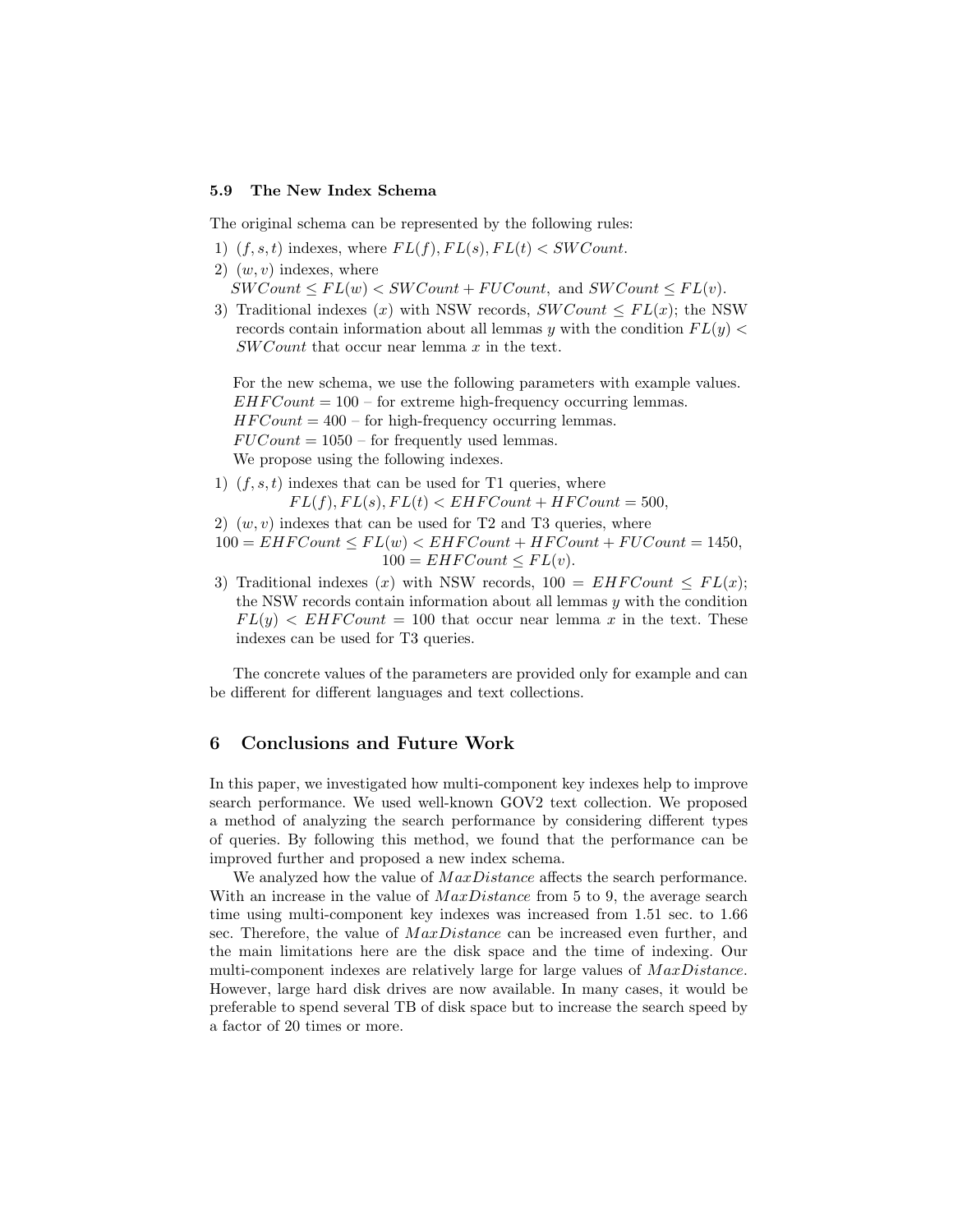We found that multi-component key indexes work significantly better on text collections with large documents (e.g., documents with sizes of approximately several hundred KB or more) than on text collection that consists of small documents; thus, an improvement factor of 20 can be considered as a minimum improvement factor. In the future, it is important to consider how different compression technologies can reduce the index total size, which will increase the search speed even more.

The proposed indexes with multi-component keys have one limitation. If we have a document that contains queried words and the distance between these words is greater than  $MaxDistance$ , then this document can be absent in the search results. This is usually not a problem if the average document size in the text collection is relatively large, e.g., several hundreds of kilobytes. In this case, after the proximity search with multi-component key indexes, we can run a search without distance. When the former requires the word-level index, the latter needs only the document-level index and works significantly faster.

Second, in the majority of modern relevance models, it is defined that the weight of the document is inversely proportional to the square of the distance between queried words in the document [19]. With a relatively large value of  $MaxDistance$ , we can be sure that all relevant documents will occur in the search results. When the first consideration for GOV2 collection is under question, because the documents are small, the second is still valid.

# References

- 1. Anh, V.N., de Kretser, O., Moffat, A.: Vector-space ranking with effective early termination. In: Proceedings of the 24th Annual International ACM SIGIR Conference on Research and Development in Information Retrieval. pp. 35–42. SIGIR '01, ACM, New York, NY, USA (2001). https://doi.org/10.1145/383952.383957
- 2. Borodin, A., Mirvoda, S., Porshnev, S., Ponomareva, O.: Improving generalized inverted index lock wait times. Journal of Physics: Conference Series 944(1), 012022 (jan 2018). https://doi.org/10.1088/1742-6596/944/1/012022
- 3. Broschart, A., Schenkel, R.: High-performance processing of text queries with tunable pruned term and term pair indexes. ACM Trans. Inf. Syst. 30(1) (Mar 2012). https://doi.org/10.1145/2094072.2094077
- 4. Büttcher, S., Clarke, C., Soboroff, I.: The trec 2006 terabyte track. In: Proceedings of the Fifteenth Text REtrieval Conference, TREC 2006. pp. 128–141 (2006)
- 5. Crane, M., Culpepper, J.S., Lin, J., Mackenzie, J., Trotman, A.: A comparison of document-at-a-time and score-at-a-time query evaluation. In: Proceedings of the Tenth ACM International Conference on Web Search and Data Mining. pp. 201–210. WSDM 17, Association for Computing Machinery, New York, NY, USA (2017). https://doi.org/10.1145/3018661.3018726
- 6. Daoud, C.M., Silva de Moura, E., Carvalho, A., Soares da Silva, A., Fernandes, D., Rossi, C.: Fast top-k preserving query processing using two-tier indexes. Inf. Process. Manage. 52(5), 855–872 (Sep 2016). https://doi.org/10.1016/j.ipm.2016.03.005
- 7. Fox, C.: A stop list for general text. SIGIR Forum 24(1-2), 19–21 (Sep 1989). https://doi.org/10.1145/378881.378888